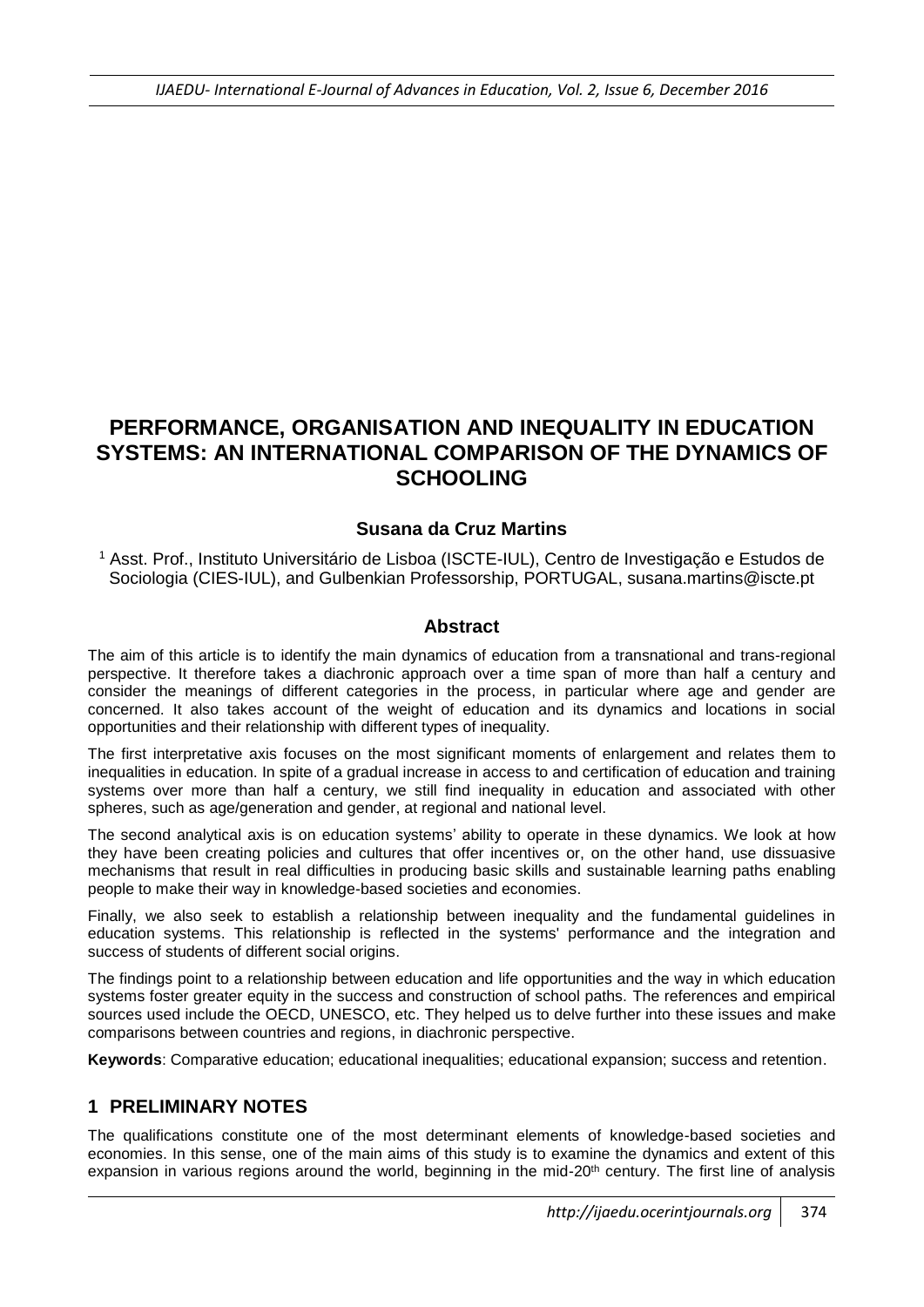describes the gradual increase in educational systems' ability to promote access and certification, with a history that dates back more than half a century. This characterization is associated with a reading of educational inequality as being related to other inequalities, such as regional and national inequalities and inequalities that are related to age/generation and gender. A second line of analysis is related to the ability and performance of educational systems to operate in these dynamics. How is it that these systems have created policies and cultures that are capable of pushing students ahead or holding them back but have difficulty creating basic skills and providing steady academic advancement to prepare them to function in a knowledge-based society and economy?

Some of the classic questions of sociology of education remain relevant to the analysis of inequalities that have been developed through the spread of educational and training systems. This relevance appears to vary, however, when different countries and regions are compared. In this type of analytical exercise, we find educational systems, which are key institutions of modernity, that are out-of-step with each other, reinforcing dynamics of speeding students up or holding them back in their schooling. It is also important to investigate the relationship between these mechanisms and the social inequalities found there.

The present study follows a methodology of extensive comparative analysis with a multi-level perspective and is based on a transnational approach and comparison among countries. The analyses are conducted using statistical data from international sources such as UNESCO and OECD.

# **2 THEORETICAL AND ANALYTICAL PERSPECTIVES**

The theoretical and analytical perspective presented here examines the expansion of education in various regions of the world as well as generational and gender inequalities in the manner in which schooling is implemented, both between countries and within countries (Barro and Lee, 2015; Benaabdelaali et al., 2012). As is known, these dynamics and inequalities are decisive in determining individuals' access to the opportunities, patterns of life, and resources that education confers (Breen et al., 2009, 2010; Martins et al., 2014; Werfhorst, 2007).

If it is true that inequality in educational opportunities closely mirrors social inequalities (the classic references for which are, e.g., Coleman, 1996; Bourdieu and Passeron, 1964; Boudon, 1981; Bernstein, 1975), then it is also true that this is manifested in ways that vary greatly from country to country (Duru-Bellat, Mons, Suchaut, 2004), though their institutional forms indicate, at least on initial examination, a certain *isomorphism* (Meyer, Ramirez, Frank and Schofer, 2006). The reason is that in many countries, inequality is woven into the very fabric and form of the institutions (Martins, 2012, 2013).

With regard to educational inequality, we come upon stratification mechanisms, which have been the subject of extensive study by educational sociologists, that influence both access to education and successful progress, marking what we typically call the unequal "tracking" of students into particular educational paths and opportunities (Martins, 2013). Schools can certainly leverage social mobility; however, they can maintain unequal social structures. Educational policies and organizational and pedagogical models that favour equity and educational mobility can certainly act as *shock absorbers* to cushion inequality; however, by reinforcing inequality in the form of very hierarchical and selective educational systems, acting in concert with an unequal social structure, schools can contribute to a *boomerang* effect of these inequalities – perpetuating and reinforcing an unequal distribution of resources.

### **3 ANALYSIS OF THE INEQUALITIES, ORGANIZATION, AND PERFORMANCE OF EDUCATIONAL SYSTEMS: A COMPARATIVE PERSPECTIVE**

#### **3.1 Global Dynamics And Inequalities In Education**

Whenever a country or region experiences a period of accelerated growth in education, the segments of society that are not included in its implementation are left in a more unequal position, cut off from educational resources and the opportunities that are provided by education.

As can be observed, formal schooling has spread quickly since the 1960s, with some locations also experiencing surges in the 1980s and 1990s, and has recently tapered off. Since the first decade of the 21st century, we have entered a phase of greater global stability and a clearer regional definition of educational hierarchies in terms of their dynamics and measures (see Fig. 1).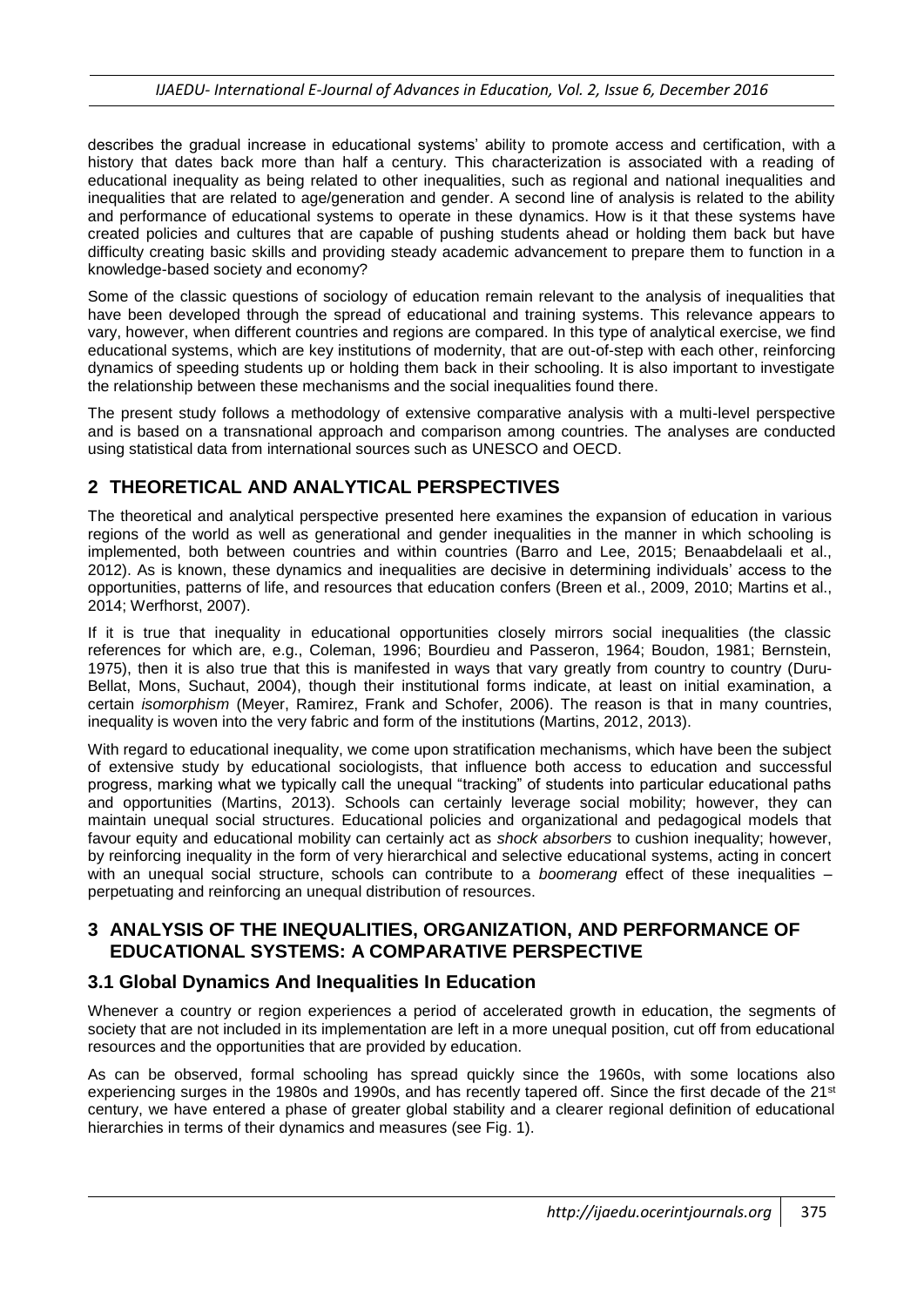Upon close analysis of Fig. 1, we observe that countries with developed or advanced economies (especially Western Europe and North America) and Europe and Central Asia appear on the upper part of the graph, indicating that they are better positioned in terms of the spread of education.

At the bottom of the graph appear the lines showing the evolution of areas such as Sub-Saharan Africa and South Asia, indicating dynamics that are comparatively weak on an international scale. Despite the improvements that have been observed in these regions, which are especially pronounced since the 1980s, these areas do not appear to be catching up to the advances that have been made in other regions.

The remaining regions such as Latin America, East Asia and the Middle East and North Africa, which are slightly lower on the trend lines in Fig. 1, occupy intermediate positions.



**Fig. 1** Evolution of average years of schooling completed, shown by regions, 1960-2012 (population aged 25 or older)

Note: Calculation method used by UNESCO and Barro and Lee (2010).

Source: Built from UNESCO Institute for Statistics (2015), Barro and Lee (2014)

It is worth adding to this analysis an index that assumes a concession of distributional inequality (a coefficient), a type of educational Gini coefficient. In global terms, educational inequalities were much more pronounced in the 1950s, both within regions and among regions. Beginning in the 1980s, largely due to the spread of educational systems, schooling is much more evenly distributed, with Europe and Central Asia providing the best examples of this recovery (Fig. 2). The distribution of education was more unequal among females than among males. This phenomenon may have to do with the fact that at the starting point of this study (1950), females were rarely educated whereas, in recent years, the trend of education has been stronger among young females than among young males. This difference remains important for South Asia countries but is not relevant for regions such as Latin America, North America, Europe and Central Asia.

On a regional scale, both Western European and North American countries show a marked, steady trend of diminishing educational inequality over more than 50 years. The reduction is higher, however, among males than among females (Fig. 2).

However, the disparities between males and females are not as pronounced in Latin America and the Caribbean, where they have decreased significantly since 1980 as the result of an educational expansion that lagged slightly behind Western Europe and North America (which are grouped here under the category of advanced countries) and Europe and Central Asia (Fig. 2).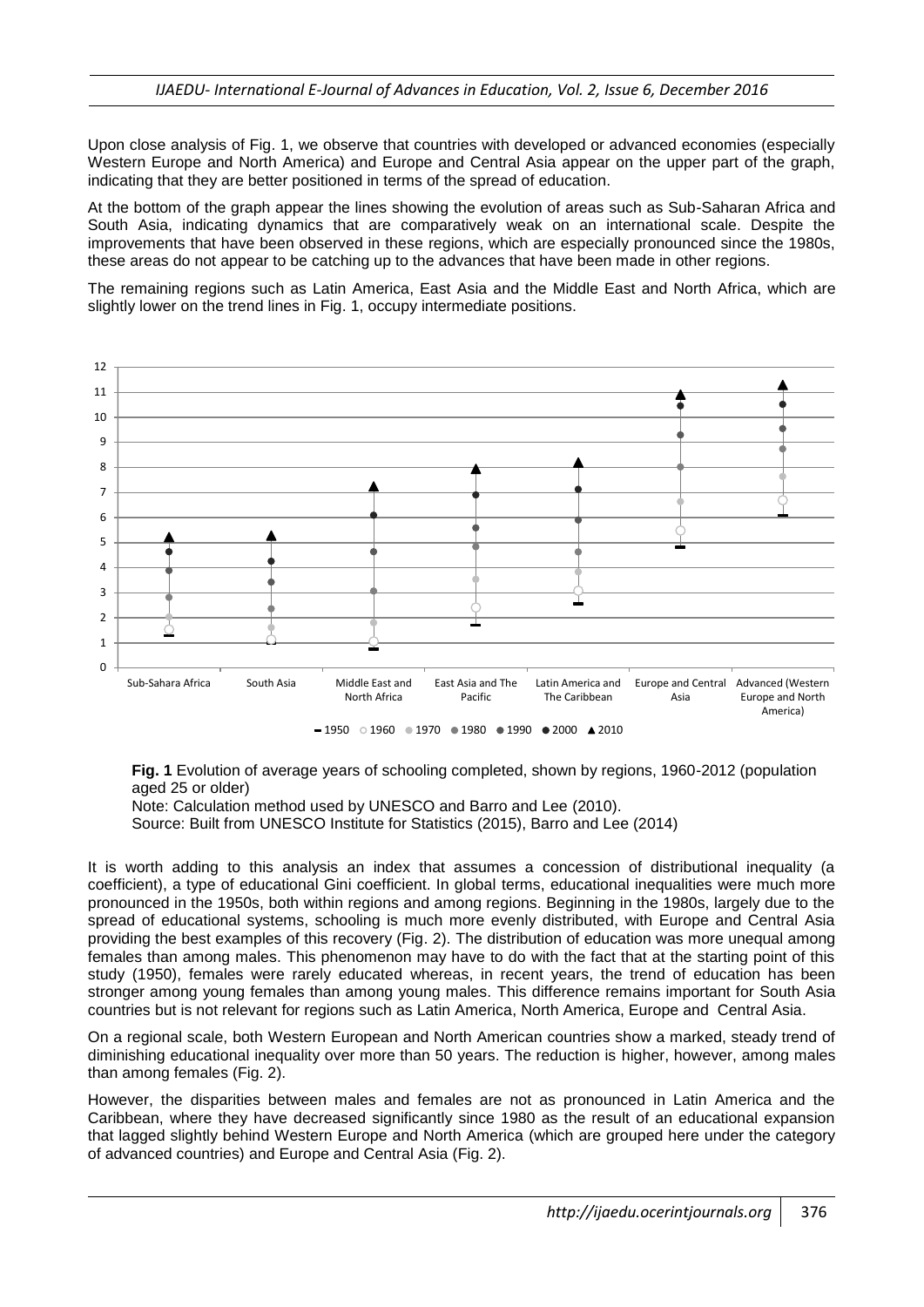

**Fig. 2** Educational Gini coefficient, by world regions and by gender, 1950-2010. (Population aged 15 and older – range from 0 to 1)

Source: Built from Benaabdelaali et al (2012).

The educational structures vary greatly among the different countries of the OECD. As we have observed, some of these differences have been more persistent. Fig. 3 shows a top-ranking group composed of Eastern European, North American, and some Northern European countries where approximately 90% of the population has secondary or higher education, which is consistent with a previous study of European countries (Martins, 2012). Some Latin American and Southern European countries are catching up (visible in the population aged between 25 and 34 years), but the proportion of their populations (aged 25 to 64 years) with secondary education is less than 60%.

It may also be observed that the countries lagging furthest behind in secondary education show relatively strong progress among the youngest generation. Considering the current distribution shown in Fig. 4, one of the basic questions that comes to mind is how the stock of secondary school graduates in each country affects their access to resources, namely, financial resources.





Source: OECD (2016), Education at a Glance, Table A1.3.

An initial reading of Fig. 4 leads to the conclusion that in all the OECD countries, the level of education is related to the level of earned income. The higher the level of education is, the higher the income (as has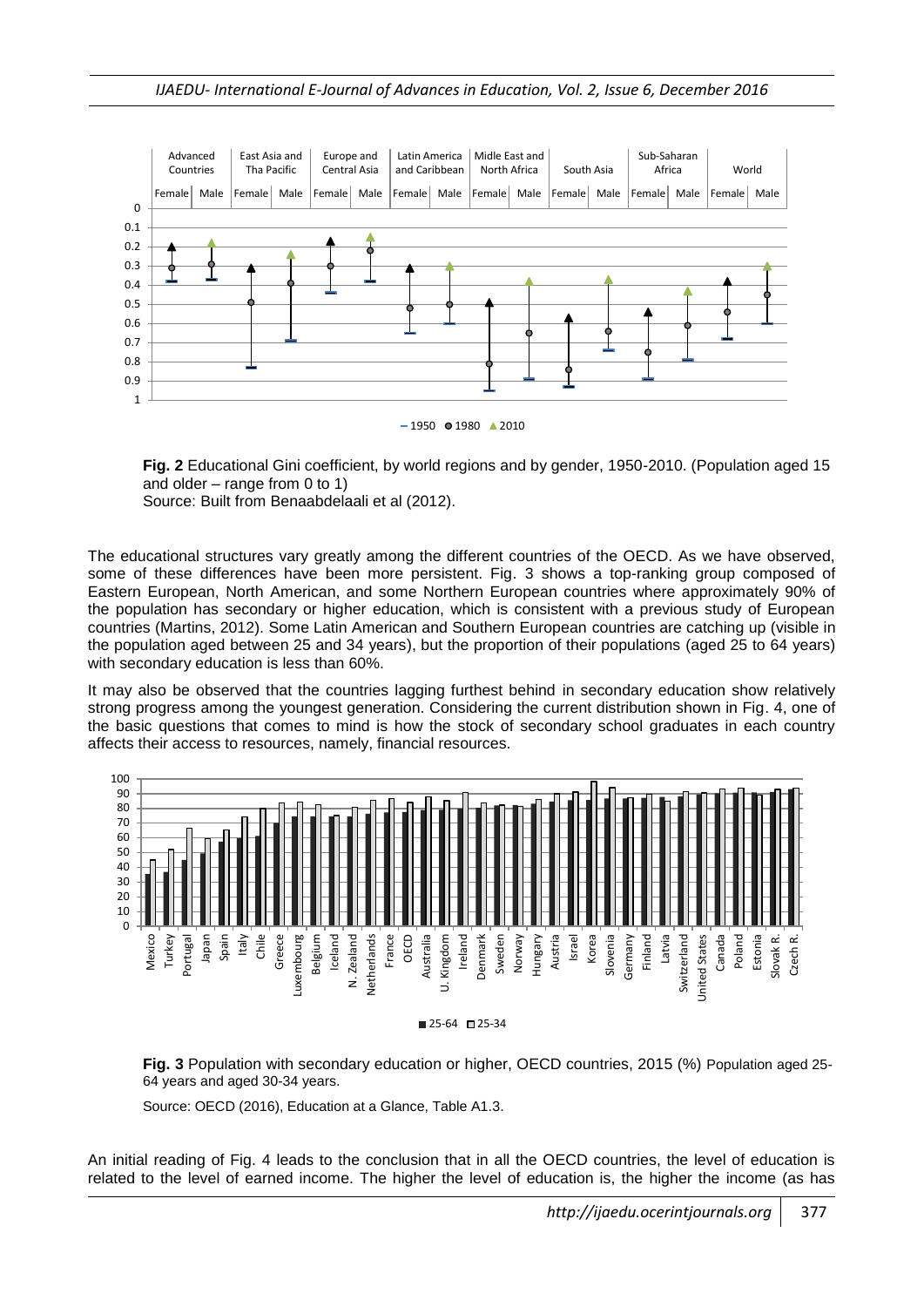been shown by Martins et al., 2014). In some Latin American and Eastern European, these differences are more pronounced, reflecting very unequal societies.



**Fig. 4** Income of the employed population by level of education, OECD countries, 2014. Population with income from employment: Secondary education (ISCED 3) = 100 Source: OCDE (2016), Education at a Glance, Table A6.2a.

Note: Belgium, Canada, Chile, Czech R., Finland, Luxembourg, and Spain: 2013; Austrália, France, Italy and Sweden: 2012; and Netherlands: 2010

The breakdown of earnings as related to education is also very revealing in some less educated countries but with the additional factor that only a small portion of the population sees improvements to their earnings through this route.

#### **3.2 Educational Systems: Performance And Directions**

This section turns to an analysis of how educational systems change or reinforce long-standing inequalities.

Paradoxically, the school systems of the countries that lag furthest behind in education in many cases act as a hindrance to academic progress through the practice of requiring students to repeat a grade level. This practice of retaining students, often as a corrective for academic failure, is most common in Southern European countries such as Portugal and Spain, in a context of centralized procedures and operating rules (Martins, 2012), in addition to Belgium, Luxembourg, and France. On the other end of the spectrum are countries where retention is an exception to the rule, especially in Northern Europe (Norway, Iceland, Finland, Sweden, and Denmark), the United Kingdom, Eastern Europe (Slovenia, Estonia, Poland, and the Czech Republic), some Asian countries (such as Japan and South Korea), and Israel and Greece.

Many of the differences in the practice and administration of school retention is not even written into the policies and laws that govern this type of procedure. Finland and Portugal, for example, have similar laws governing retention but very different institutional and educational cultures and practices (Eurydice, 2011).

Fig. 5 addresses two analytical issues. First, one can say that there is no linear correlation between the retention rate and the educational level of parents of 15 year olds. The rate at which students are retained is much more closely related to the selectivity of the educational systems that employ academic retention mechanisms than it is to the prevailing social contexts (e.g., The Netherlands, France and Belgium have negligible rates of less-educated parents). However, although no direct relationship can be proven, countries with higher rates of less-educated parents have retention rates that are higher than the OECD average. See also Turkey and Mexico (which have the highest percentage of parents with primary schooling) as well as Portugal (where higher retention rates are associated with parents' low educational levels). In these countries, the long history of retention policies may also contribute to the parents' generation having a history of academic difficulties because their school years were most likely also marked by the practice of retention; on the other hand, less educated parents tend to have difficulty helping their children successfully overcome such obstacles.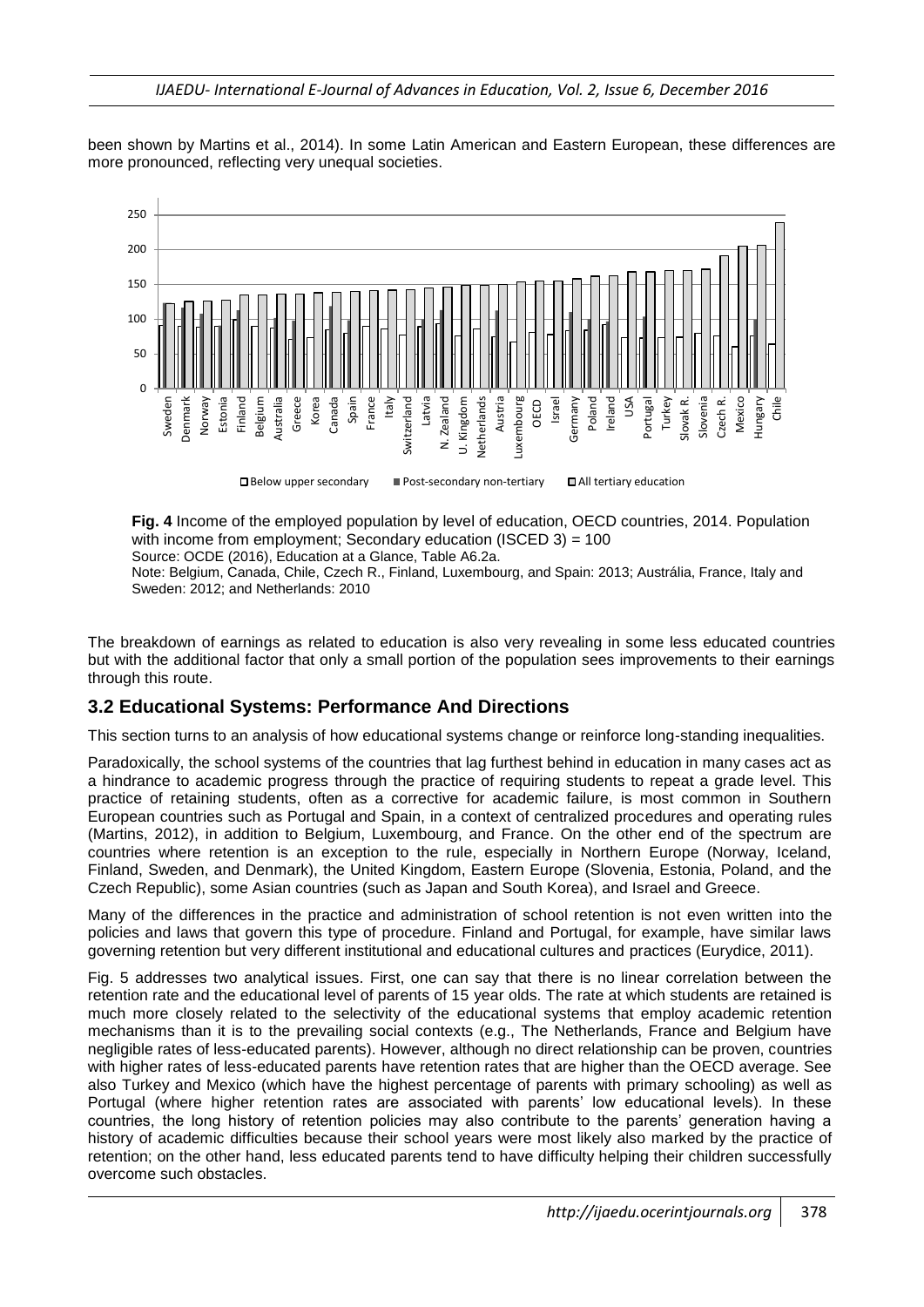

**Fig. 5** Repetion rate (%) and parents (of 15 year olds) with lower secondary education (ISCED 0-2) (%), in OECD countries, 2012

Source: Built from OECD (2013), Data from PISA2012 (Vol. IV).

The indicator for performance in math proposed by the OECD Programme for International Student Assessment (PISA) tests 15 year olds from various countries for competence in this subject. The average score on the OECD assessment is 494, and 16 countries have performance levels that are higher than 500 – most of them being in Northern and Central Europe, Canada, Japan, and South Korea (the last two having the highest average scores) (Fig. 6). However, although previous versions of the PISA assessment showed pronounced differences between the math scores of student from Portugal and those of students from other countries, Portuguese students have been closing the gap with countries that score higher on the PISA assessments. This improvement certainly has accompanied reforms in the organization of teaching and learning. In Sweden, where changes appear to be liberalizing educational policy, students have shown signs of scoring lower on math competency tests. Latin American countries have had the worst performance on the PISA, with students achieving the lowest scores on international math tests.





In relation to educational inequalities, it may be said that the mechanisms of stratification noted above translate into inequalities in academic performance in the educational systems and are reflected in different academic courses and educational opportunities (Fig.7).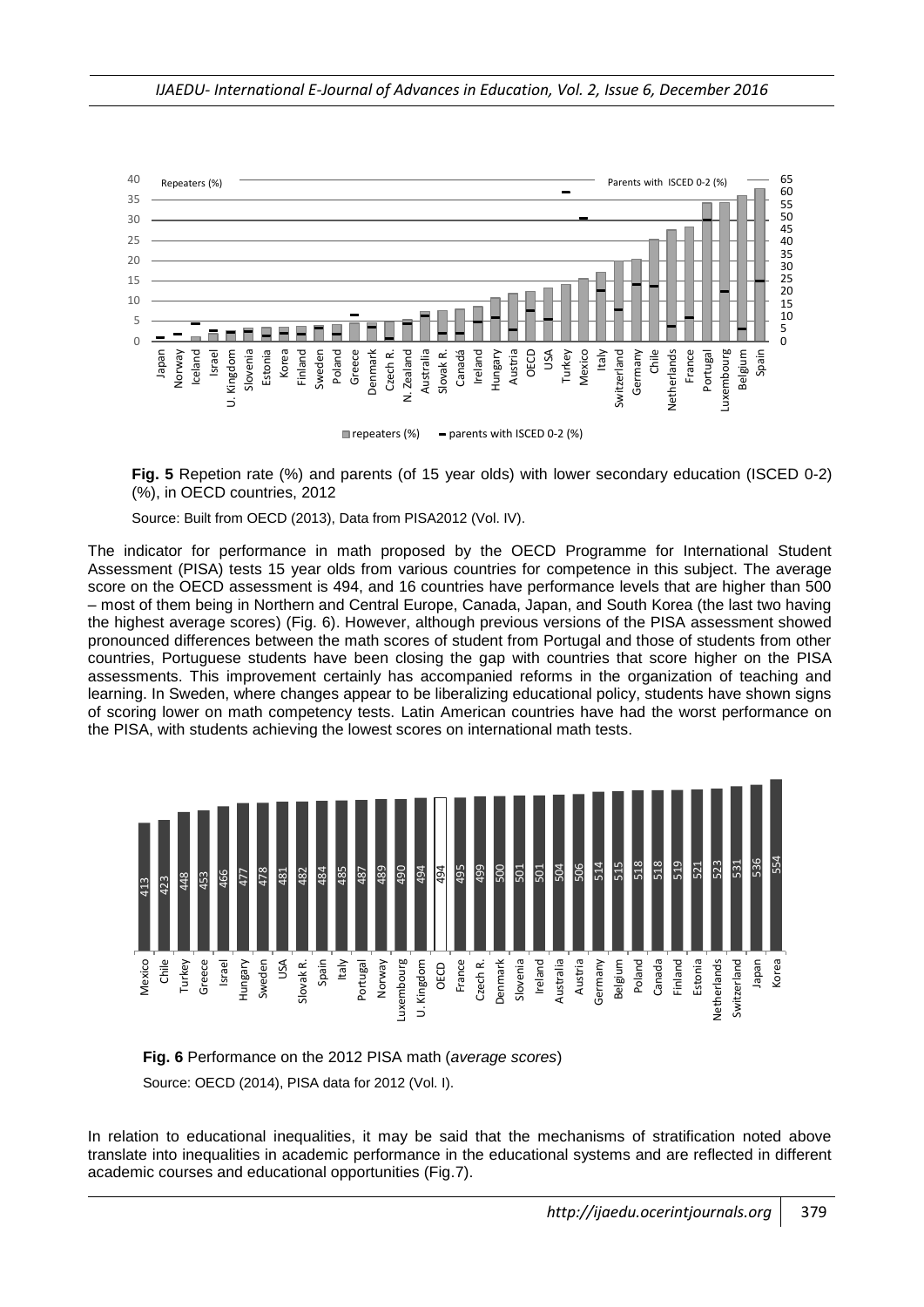

**Fig. 7** Performance on the 2012 PISA math (average scores) according to parents' educational levels in OECD countries, 2012

Source: OECD (2013), PISA data for 2012 (Vol. IV).

In all of the countries shown in Figure 8, the children of more highly educated parents performed better on the PISA assessments. A similarly consistent pattern of inequality is found in Eastern European countries (such as Slovakia, Czech Republic, Hungary, and Poland). Even knowing that systemic social inequalities vary among countries and regions (Duru-Bellat and Suchaut, 2005), as patently observed here, some authors (Schlicht, Stadelmann-Steffen, and Freitag, 2010) have called attention to the fact that student performance is more dependent on their social background in Eastern European countries.

## **4 CONCLUSIONS AND NEW QUESTIONS**

School openings have been effective in the world's different regions during the second half of the 20<sup>th</sup> century and the early 21st century. They have been able to handle the processes of broadening and reinforcement of school institutions over the past 60 years. Although they have highly varied dimensions, these openings have very important elements of social selectivity, revealing inequalities between genders, generations, and regions/countries. Regions such as Western Europe and North America have had unbalanced educational dynamics that are much faster and broader than their populations.

Educational systems are an expression of modern institutions, which, despite acknowledged *isomorphism*, denote logics of very differentiated tracking of school careers. One of the best indicators of such methods of action is the retention rate, which has served as a tool for hampering their populations' education. Such mechanisms have constituted one of the most serious obstacles to universal education and sustainable school careers that support equity. The most unequal have had weaker dynamics for educating the population.

The countries that display very unequal education patterns, even among young people, tend to have educational system that imprints processes that favour this inequality on their organizational logic and functioning (Martins, 2012). Associated with this analysis is the fact that these same systems are themselves more susceptible to incorporating aspects of social inequality into their organization and institutional patterns, making social inequality an integral part of the system itself, reflecting it in its social processes and historical bases – and ending up having a *boomerang* effect on inequalities. Such standardization is not impervious to change but is subject to temporal and spatial diversity that, at times, can transform itself and affect inequality itself.

Associated with such dynamics is the manner in which educational policies operate through academic selectivity, in which the organizational and pedagogical dimensions of schools treat diversity inclusively and, no less important, if there is a commensurate, systematic intervention of public and social policies to combat adverse living conditions. In this sense, school can act to cushion inequalities, or *damper*, and be a motor force for social mobility. Given that inequalities have a certain cumulative effect, the reduction of inequalities must be observed in the interaction of its various dimensions (Costa, 2012). Although public, social, and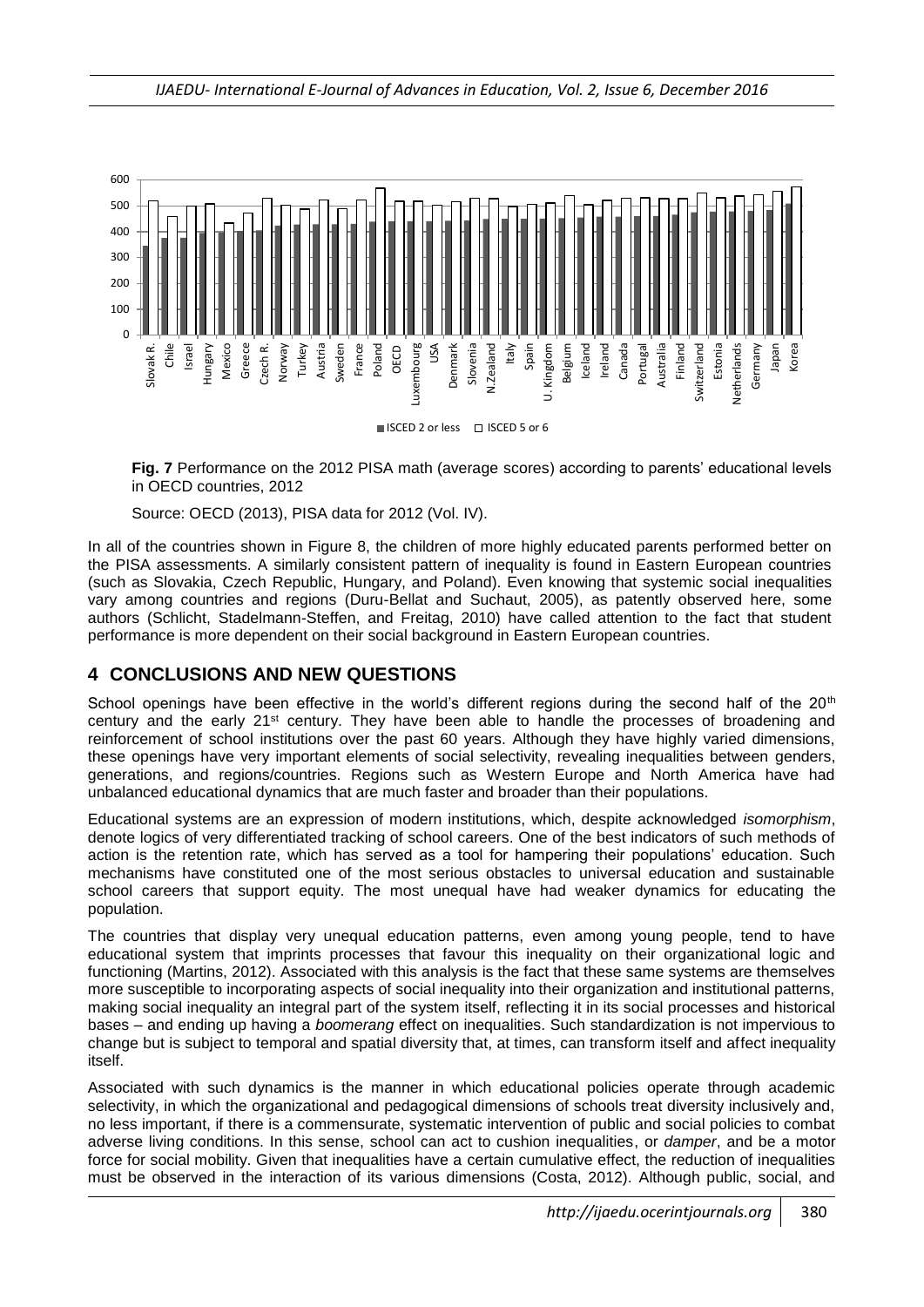educational policies are not the only elements that are capable of transforming social and educational realities, they are certainly instruments to be taken into account in changing these systems.

#### **REFERENCE LIST**

- Barro, J.R.; and Lee, J-W (2015). *Education Matters global - School gains from the 19th to the 2st century*. Oxford: Oxford University Press.
- Benaabdelaali, W.; Hanchane, S.; and Kamal, A. (2012). A New Data Set of Educational Inequality in the World, 1950–2010: Gini Index of Education by Age Group. *Cahiers du LEAD*, Nº 2012-1, p. 1-24.
- Bernstein, B. (1975). *Language et Classe Social. Codes Socio-Linguistiques et Contrôle Social*. Paris: Les Éditions de Minuit.
- Boudon, R. (1981). *A Desigualdade de Oportunidades. A Mobilidade Social nas Sociedades Contemporâneas*. Brasília: Editora Universidade de Brasília.
- Bourdieu, P.; and Passeron, J. P. *Les Héritiers. Les Étudiants et la Culture*. Paris : Les Éditions de Minuit, 1964.
- Breen, R.; Luijkx, R., Müller; W., and Pollak; R. (2009). Non-persistent inequality in educational attainment: evidence from eight European countries. *American Journal of Sociology*, 114 (5), 1475-1521.
- Breen, R., Luijkx, R., Müller, W., and Pollak, R. (2010). Long-term trends in educational inequality in Europe: class inequalities and gender differences. *European Sociological Review*, 26 (1), 1-18. DOI: 10.1093/esr/jcp001
- Coleman, J. S. (org.) (1966). *Equality of Educational Opportunity*. Washington: DC, Government Printing Office.
- Costa, A. F. (2012), Desigualdades Globais (Global inequalities). *Sociologia, Problemas e Práticas*, 68, 9-32. DOI: 10.7458/SPP20126869.
- Duru-Bellat, M.; Mons, N.; & Suchaut, B. (2004). Organisation scolaire et inégalités sociales de performance: les enseignements de l'enquête PISA. Education et Formations, 70, 123-131. [\(http://media.education.gouv.fr/file/13/5/5135.pdf\)](http://media.education.gouv.fr/file/13/5/5135.pdf).
- Duru-Bellat, M., and Suchaut, B. (2005), Organisation and context, efficiency and equity of educational systems: what PISA tells us. *European Educational Research Journal*, 4(3), 181-194.
- EURYDICE. (2011). *Grade Retention During Compulsory Education in Europe: Regulations and Statistics*. Brussels: European Comission. DOI: 10.2797/50570.
- Martins, S. C. (2012). *Escolas e Estudantes da Europa: Estruturas, Recursos e Políticas de Educação* [Schools and Students in Europe]. Lisbon: Editora Mundos Sociais.
- Martins, S. C. (2013). "Social state and public support for education: European dynamics and configurations", proceedings of the *EDULEARN13 5th International Conference on Education and New Learning Technologies* (Session: General Issues in Education. Barriers to Learning & Globalization).
- Martins, S. C.; Nunes, N.; Mauritti, R.; and COSTA, A.F. (2014). O que nos dizem as desigualdades educacionais sobre as outras desigualdades? Uma perspetiva comparada à escala europeia [What is the educational inequalities tell us about other inequalities? A compared perspective on a European scale]. In Melo, B.P.; A. Diogo; M. Ferreira; J. T. Lopes, e E. E. Gomes (orgs.). *Entre Crise e Euforia : Práticas e Políticas Educativas no Brasil e em Portugal*. Porto: Faculdade de Letras da Universidade do Porto, pp.845-868.
- Meyer, J.; Ramirez, F. O.; Frank; e D. J; and Schofer, E. (2005). Higher education as an institution, *CDDRL Working Papers*, 57.
- OECD (2016), Education at a Glance 2016: OECD Indicators, OECD Publishing, Paris. http://dx.doi.org/10.187/eag-2016-en
- OECD (2014). PISA 2012 Results: What Students Know and Can Do Student Performance in *Mathematics, Reading and Science* (Volume I, Revised edition, February 2014), PISA, OECD Publishing. http://dx.doi.org/10.1787/9789264201118-en).